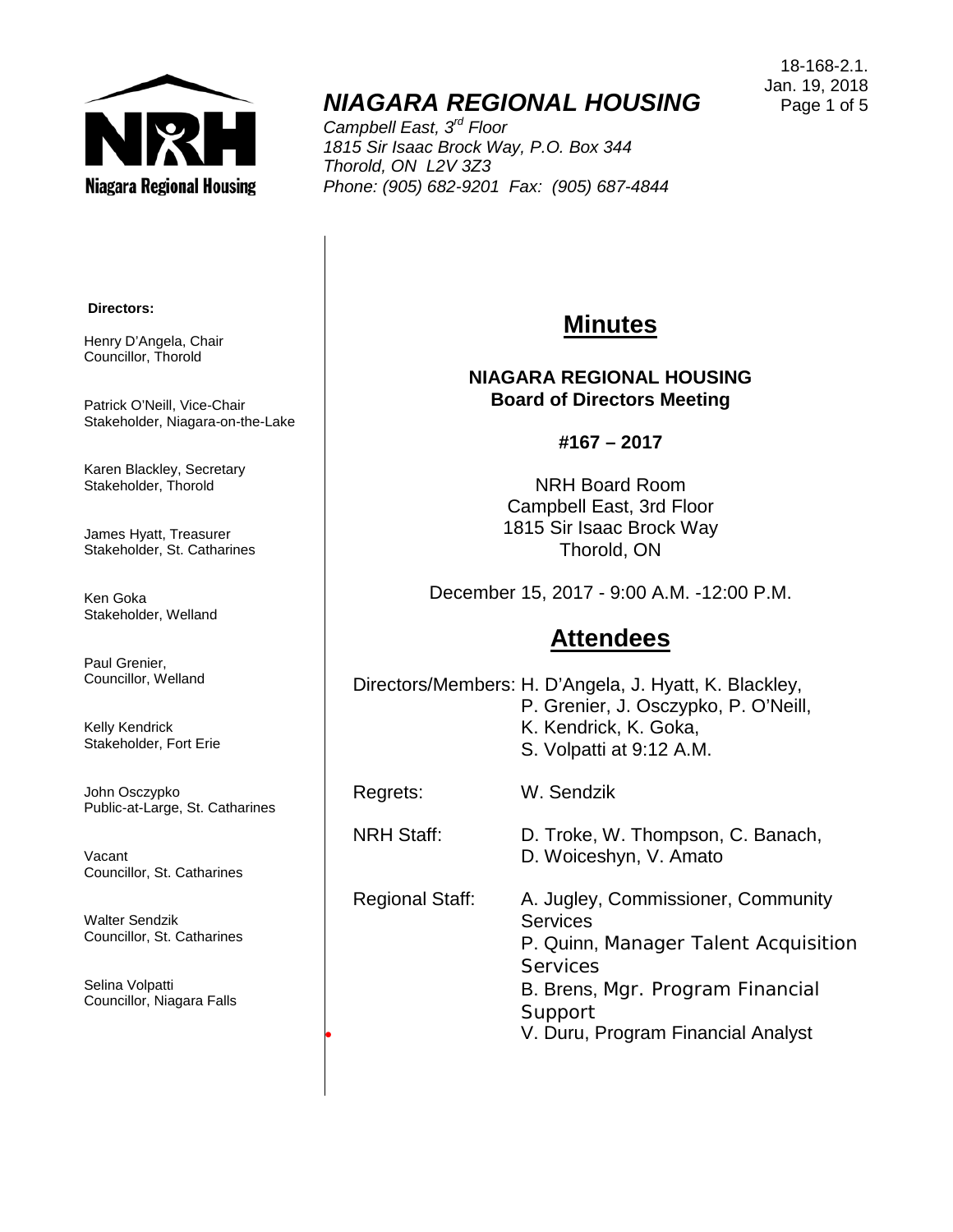A quorum being present, the meeting was called to order at 9:00 A.M.

#### **1. Adoption of Agenda/Declaration of Conflict**

*Moved by J. Hyatt Seconded by P. O'Neill*

#### *That the agenda be ADOPTED.*

No conflicts of interest were declared.

#### **2. Approval of Minutes**

2.1. Minutes of the November 17, 2017 Meeting

*Moved by K. Blackley Seconded by J. Osczypko*

*That the minutes of the November 17, 2017 meeting be ADOPTED.* 

*CARRIED*

2.2. Business Arising

2.2.1. Carlton Street Update – 17-167-2.2.1.

*Moved by J. Hyatt Seconded by K. Goka*

#### *That the NRH Board of Directors RECEIVE 17-167-2.2.1., Carlton Street Update, for information.*

*CARRIED*

2.2.2. Budget Snapshot of Carlton St. new Development – 17-167-2.2.2.

*Moved by K. Kendrick Seconded by P. O'Neill*

#### *That the NRH Board of Directors RECEIVE, 17-167-2.2.2., Budget Snapshot of Carlton St. new Development, for information.*

*CARRIED*

*CARRIED*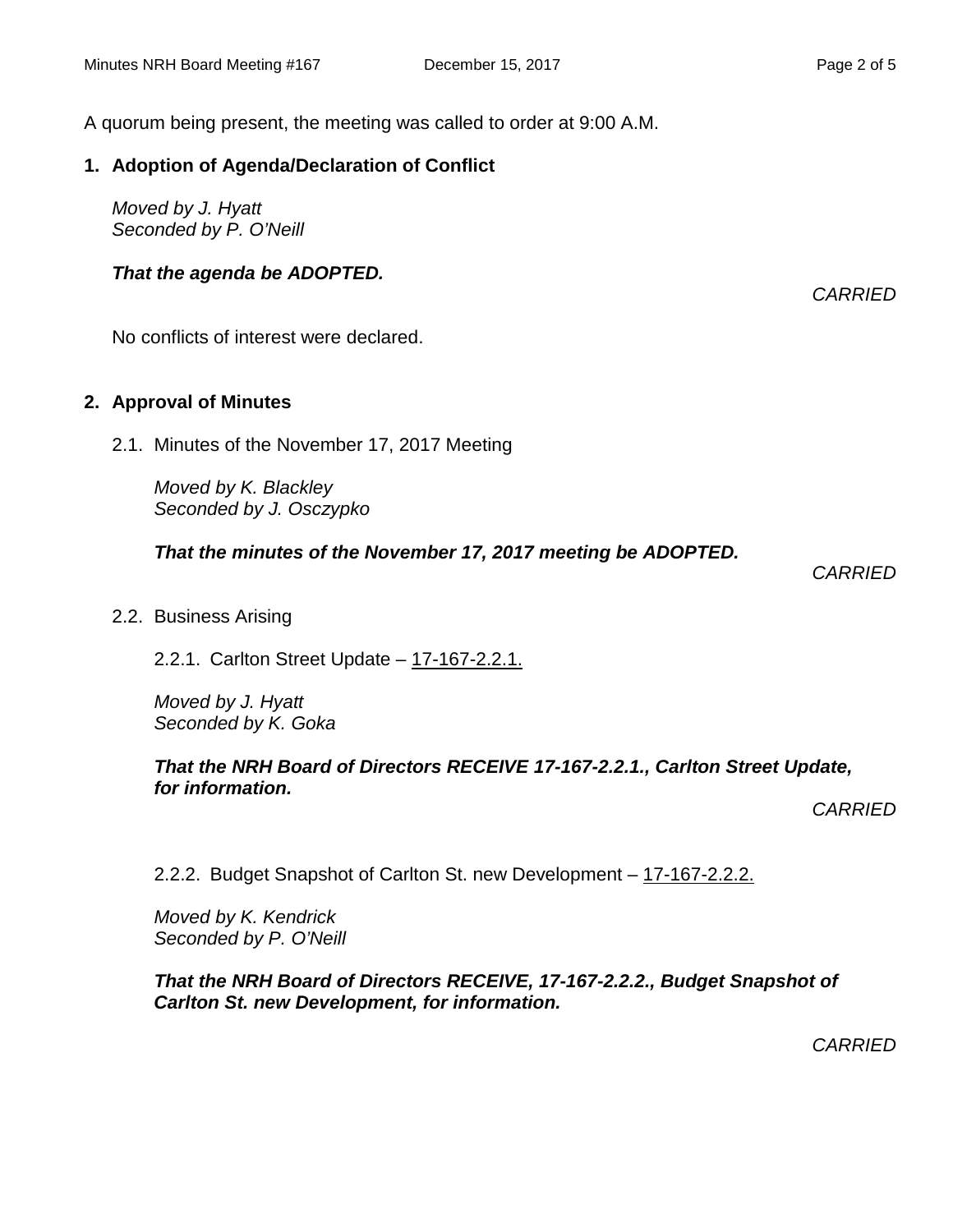#### **3. Staff Reports**

3.1. Housing Allowance Increase – Report 17-167-3.1.

Staff advised that the third sentence of paragraph two in the report section reads *…and \$300 for a 2-bedroom* …, it should read …*and \$300 for a family* ….

*Moved by K. Blackley Seconded by K. Goka*

*That the Niagara Regional Housing Board of Directors APPROVES an increase of \$50 to the current maximum Housing Allowance assistance available to singles/seniors and families; and, That the increase take effect on February 1, 2018.* 

*CARRIED*

3.2. Review Director Terms of Office – Report 17-167-3.2.

*Moved by J. Osczypko Seconded by K. Goka*

That the Niagara Regional Housing Board of Directors **APPROVE:**

1. the election and retirement of directors in rotation, as permitted by section 287 (5) of the Corporations Act, to be inserted as section 3.03 of By-Law #1

*CARRIED*

3.3. Housekeeping items re: By-Law #1 & Operating Agreement – Report 17-167-3.3.

*Moved by P. O'Neill Seconded by J. Hyatt*

That the Niagara Regional Housing Board of Directors **APPROVE:**

- 1. the **EXTENSION** of all current elected (non-Councillor) Director terms to February 15, 2018
- 2. the revised By-Law #1 coming into **EFFECT** on February 16, 2018; and,
- 3. directing staff to **REVISE** section 10. of the Operating Agreement to reflect changes made to By-Law #1

*CARRIED*

Directors agreed that the Election of Officers, usually held in January each year, would be postponed till February.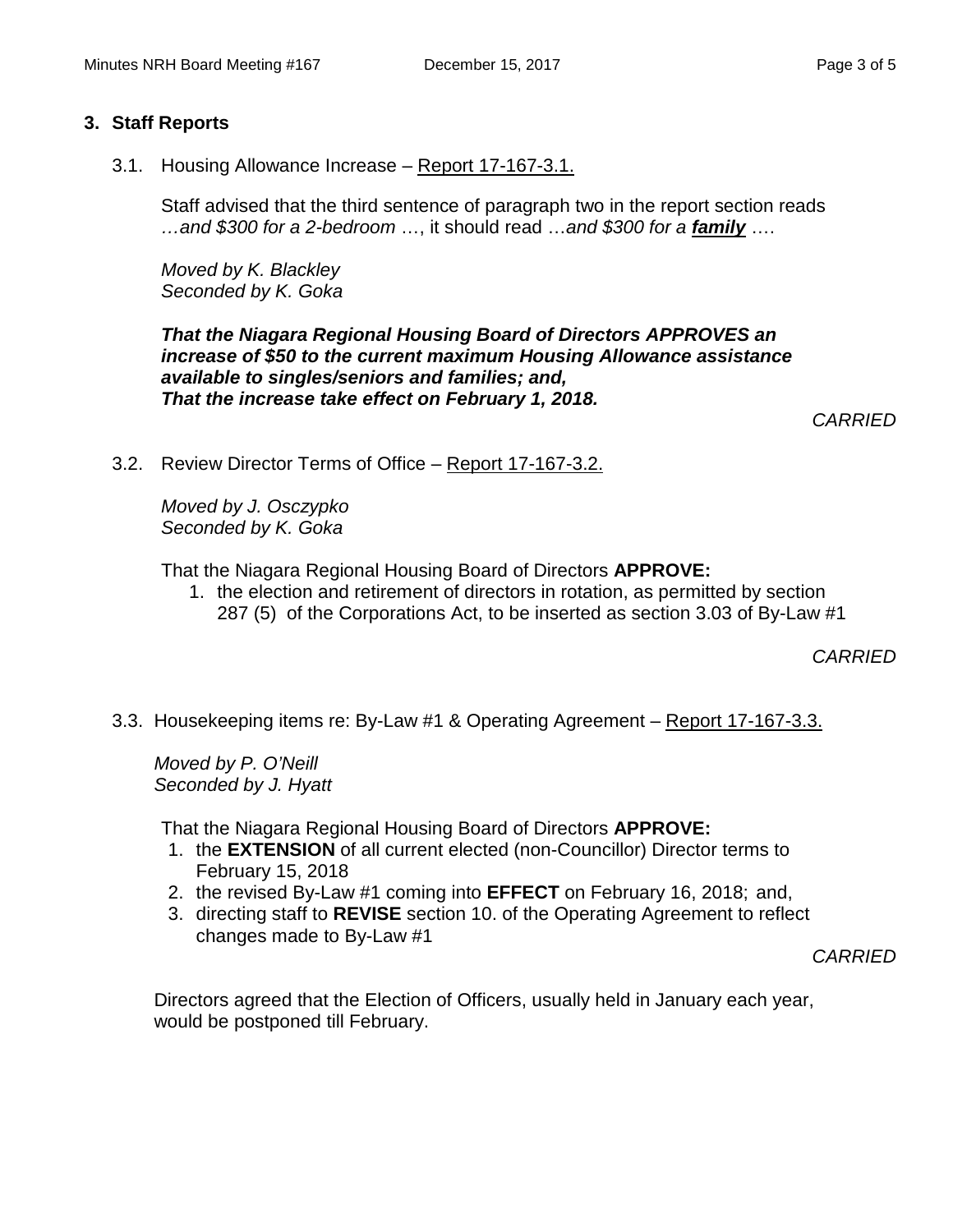#### 4. **Other Business**

4.1. Annual Report

The CEO advised that the Annual Report would be sent out electronically. He requested that Directors call him if they have any questions.

It was agreed that information item 6.1. be considered prior to the closed session.

6.1. Transfer to Reserves - CSD 75-2017 Q3 Financial Update; memo from Melanie Steele, Associate Director, Reporting & Analysis

*Moved by P. Grenier Seconded by S. Volpatti*

#### *That the NRH Board of Directors RECEIVE M. Steele's memo and CSD 75- 2017 for information.*

*CARRIED*

**5. Closed Session –** 9:20 A.M.

With the exception of D. Troke, A. Jugley, D. Woiceshyn, P. Quinn and V. Amato all staff left the meeting. J. Hyatt and K. Blackley declared conflicts and left the room.

*Moved by P. O'Neill Seconded by K. Goka*

*That the NRH Board of Directors APPROVE A. Jugley and P. Quinn as part of the Nominations Committee, and D. Woiceshyn as future Interim CEO remaining for the Closed Session portion of the meeting; and,*

*That the NRH Board of Directors MOVE into closed session to receive information of a confidential nature regarding personal matters about identifiable individuals including municipal or local board employees – Nominations Committee Recommendations.*

CARRIED

5.1. Nominations Committee Recommendations for Community Directors

5.a. – 10:28 A.M.

*Moved by P. Grenier Seconded by P. O'Neill*

*That the NRH Board of Directors RISE with report.*